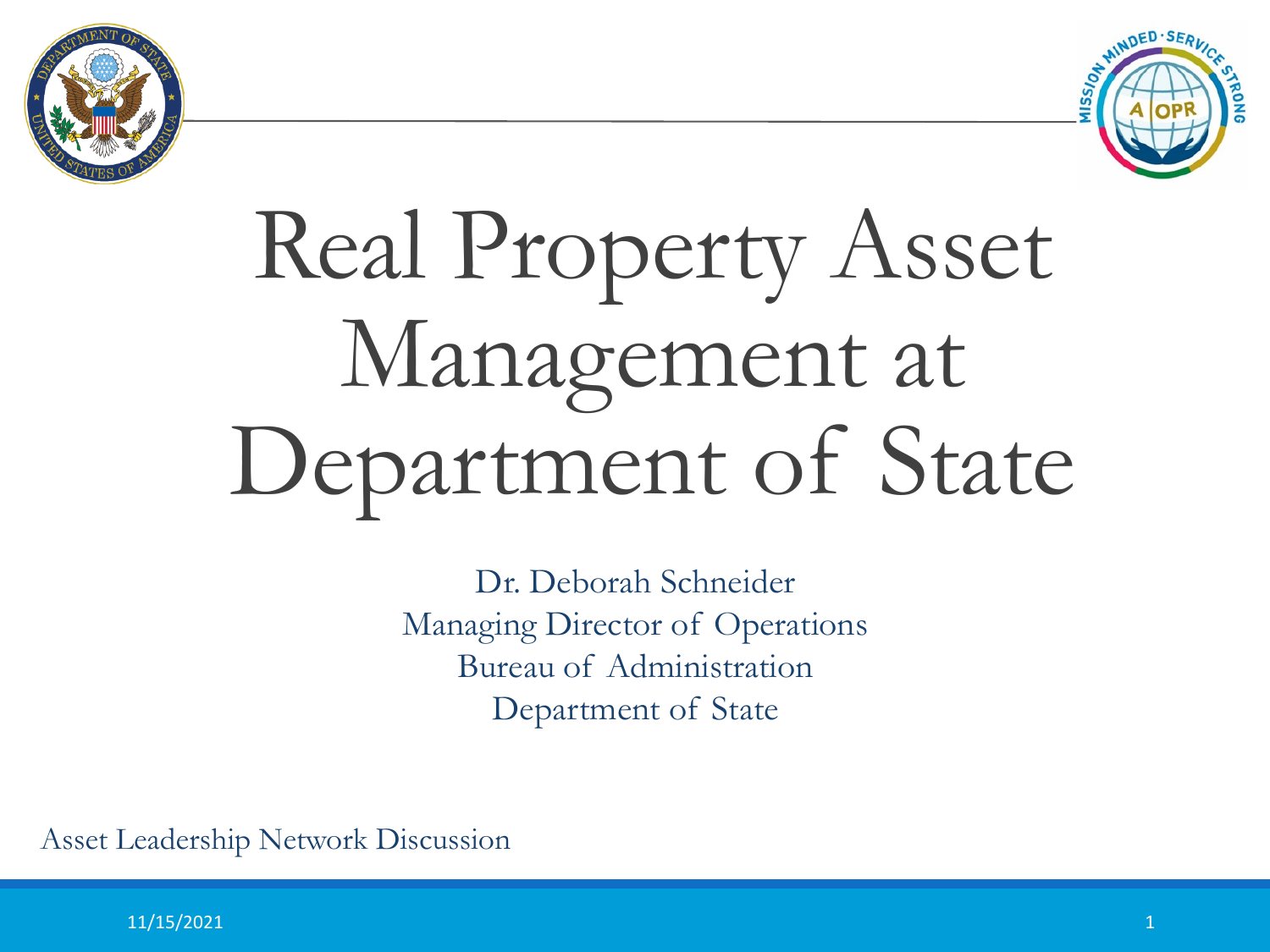

### A/OPR - Who We Are



OPR **Supports** Real Property **STAFF** Tenant **185 ACTIVE** Improvement, 44 BUREAUS 255 **EMPLOYEES** PROJECTS VALUED Design & 37,000 STAFF & CONTRACTORS **CONSTRUCTION AT \$600M 152 LOCATIONS** 



**Capital CONSTRUCTION EXPENDITURES 2** PROJECTS VALUED AT **\$250M** 



#### **REAL ESTATE PORTFOLIO**

**12M 12M \$250M** IN YEARLY RENT OBLIGATIONS **17 OWNED AND DELEGATED FACILITIES WITH A REPLACMENT VALUE OF \$1.4B 3** PROSPECTUS-SIZED LEASE ACTIONS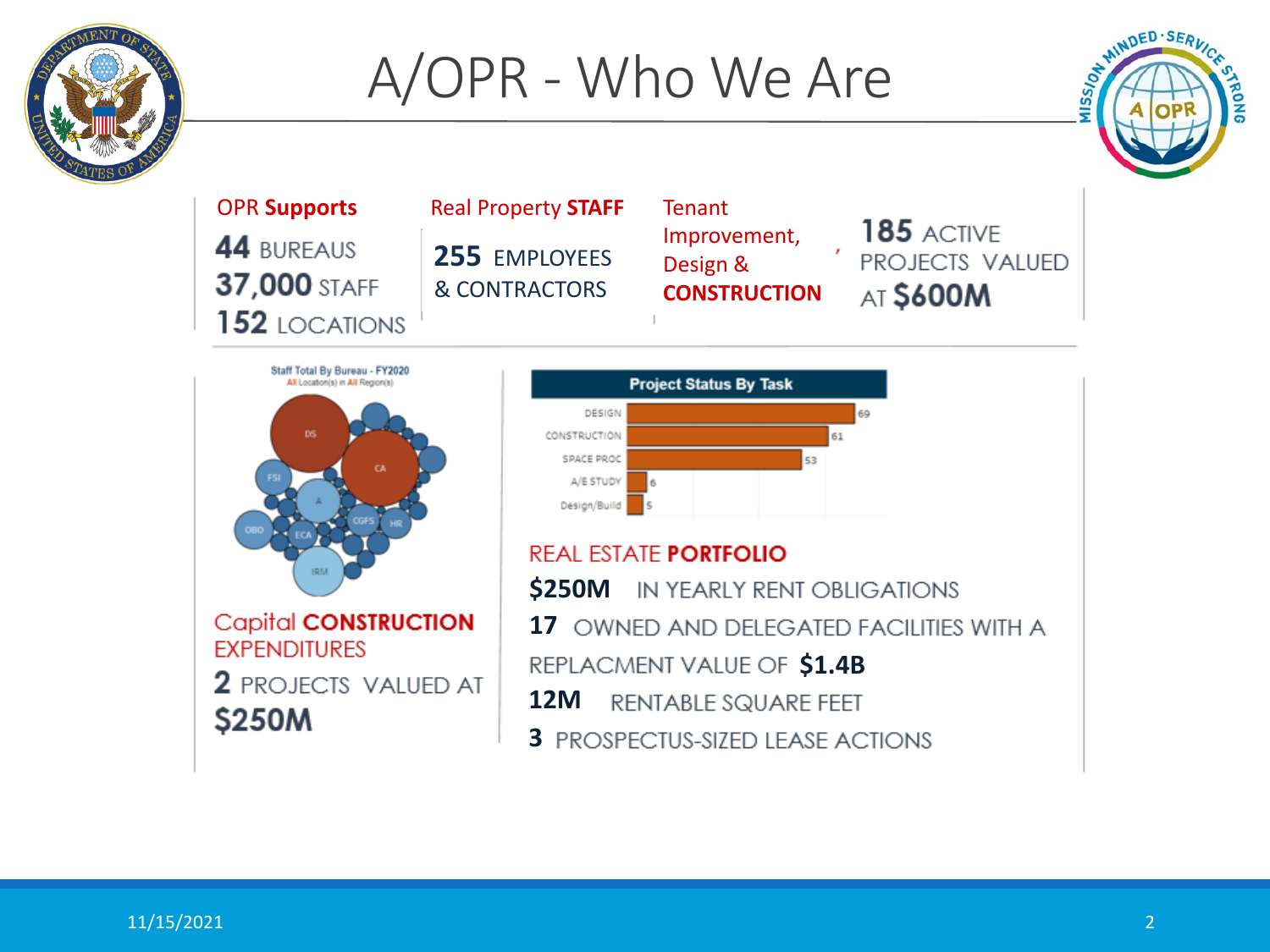

 $11/15/2021$  . The contract of the contract of the contract of the contract of the contract of the contract of the contract of the contract of the contract of the contract of the contract of the contract of the contract o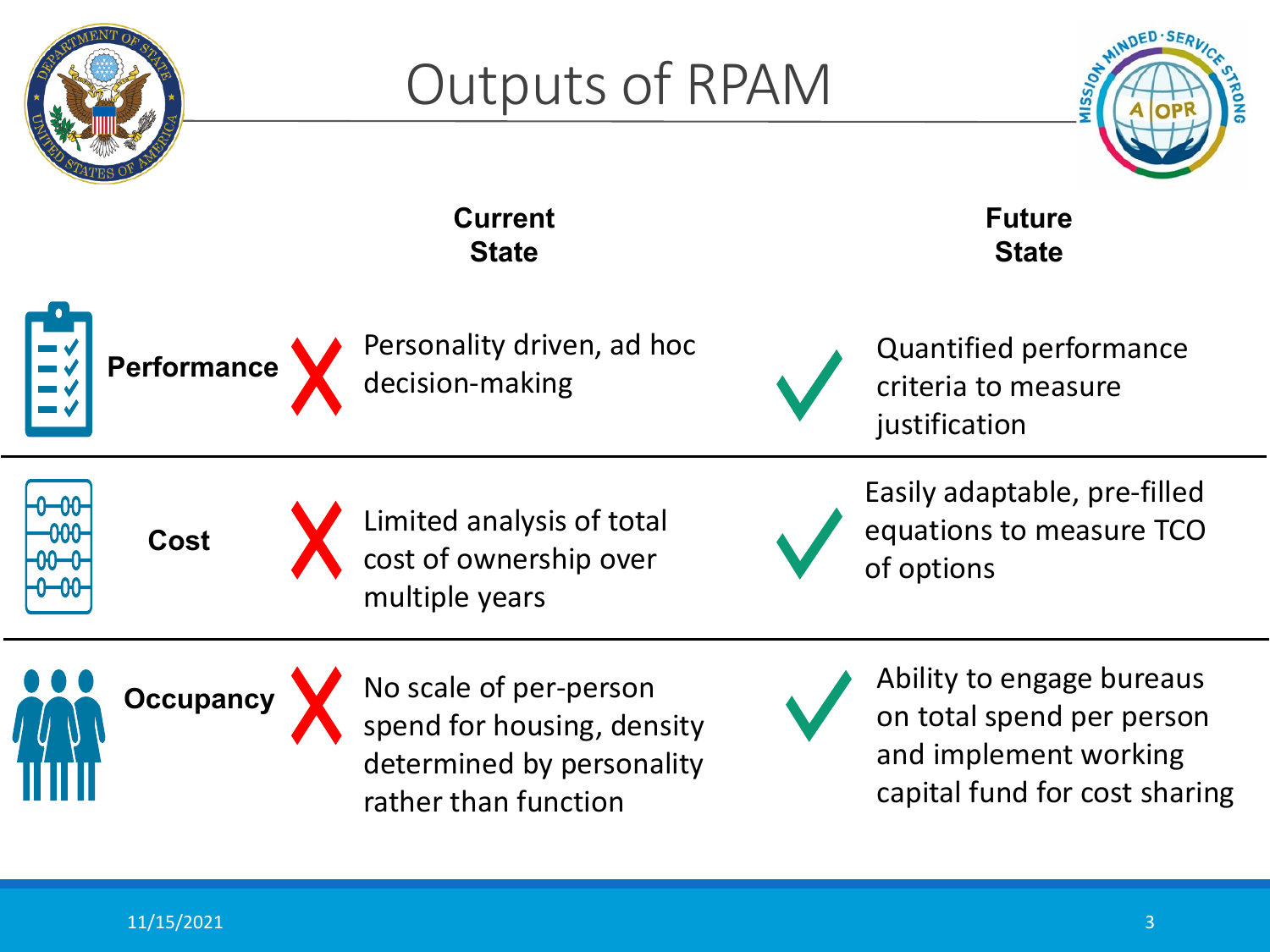

### **RPAM Philosophy**



- **Objective 1. Implement Holistic RPAM Program**
	- $\geq 1.1$ : Implement and Assess RPAM Program
	- $\geq 1.2$ : Analyze Portfolio Value/Risk to Mission
	- $\geq 1.3$ : Develop Risk-informed Budget Prioritization Proces
- **Objective 2. Support the Mission – Take Care of Employees**
	- $\geq$  2.1: Develop our Employees
	- $\geq$  2.2: Optimize our Organization
	- $\geq$  2.3: Engage with Stakeholders and Customers
- **Objective 3. Optimize DOS Assets – Take Care of Facilities**
	- $\geq$  3.1: Optimize Maintenance Delivery
	- $\geq$  3.2: Optimize Project Delivery
	- $\geq$  3.3: Optimize Space Management
	- $\geq$  3.4: Optimize Lease Management
	- $\geq$  3.5: Improve Asset Information

**A/OPR is moving strategically toward implementing a modern RPAM Program along three lines of effort. Metrics have been drafted and are being refined to track institutional performance and progress.**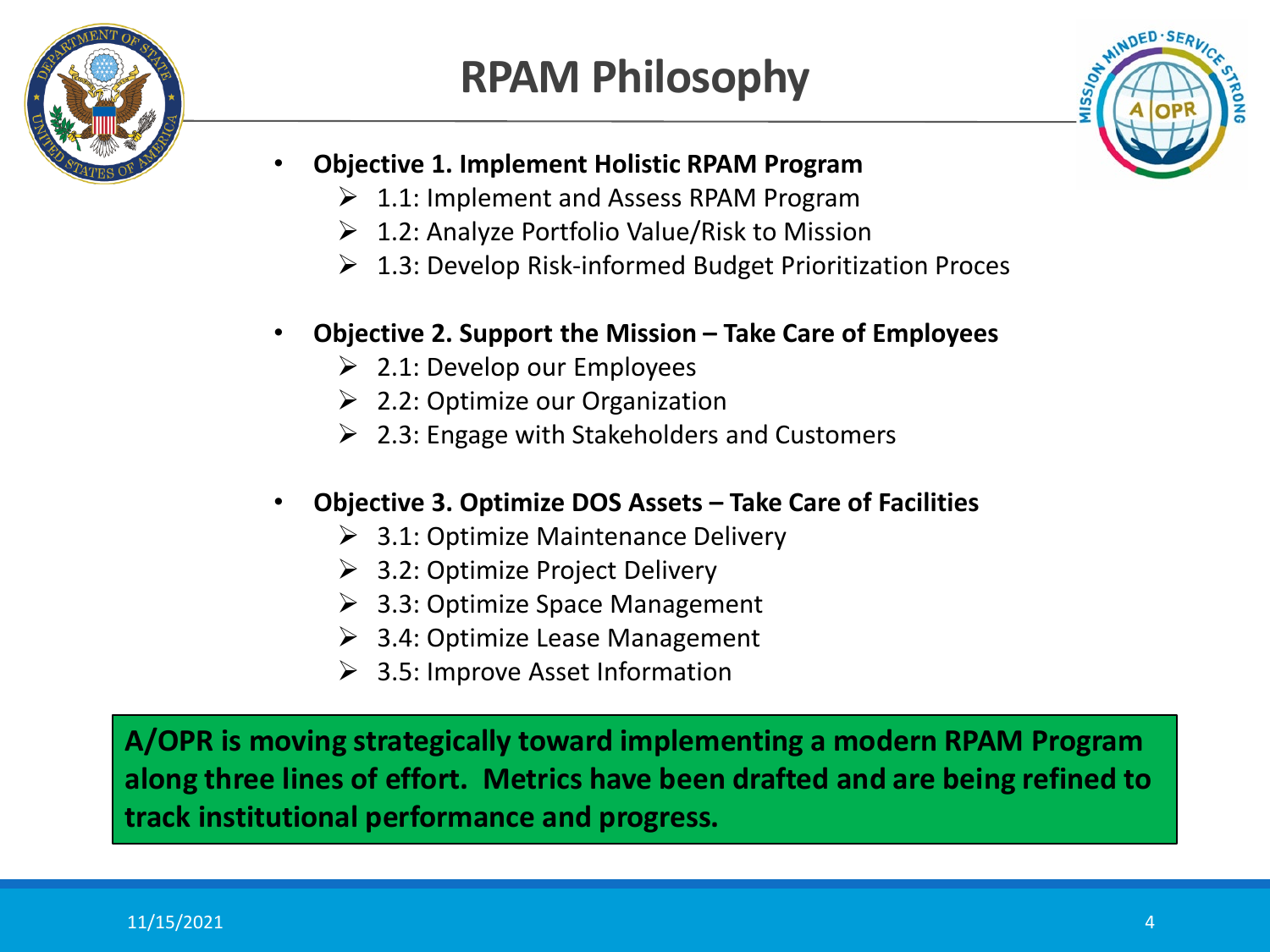

# Achieving RPAM Objectives



### **Objective 1: Implementing Holistic RPAM Program**

- 1. Facility Condition Assessments
- 2. Asset Management Plans
- 3. Key Asset Master Planning

#### **Objective 3: Optimize DOS Assets**

- 1. Implement CMMS Program
- 2. Implement IWMS Program
- 3. Key Master Housing Framework and Action Plan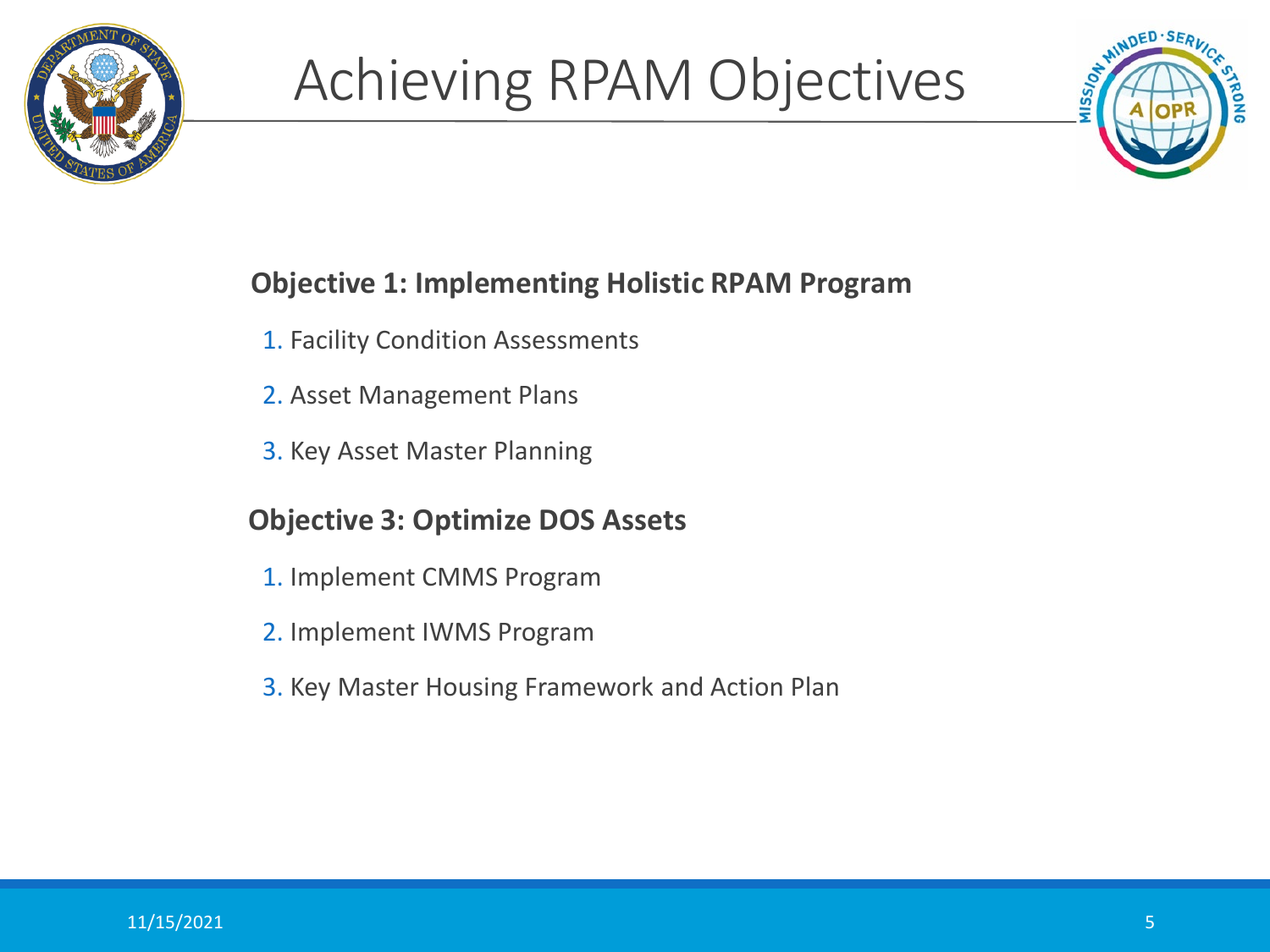

### Facility Condition Assessment (FCA)



- Completed a comprehensive FCA in Oct21 of all domestic, owned and delegated sites.
	- $\checkmark$  Conducted at site/system-level of detail
	- $\checkmark$  Identified approximately \$259M in deferred maintenance costs and discerned funding responsibility between DOS and GSA

#### **Next Steps**

- $\Box$  Validate Present Replacement Value (PRV) of facility stock and calculate Condition Index by site
- $\Box$  Harvest asset condition and replacement costs for input into our Computerized Maintenance Management System (MAXIMO).
- $\Box$  Develop SOPs and conduct training with building managers related to asset management and cyclic, internal FCA
- $\Box$  Validate asset inventory at the system component level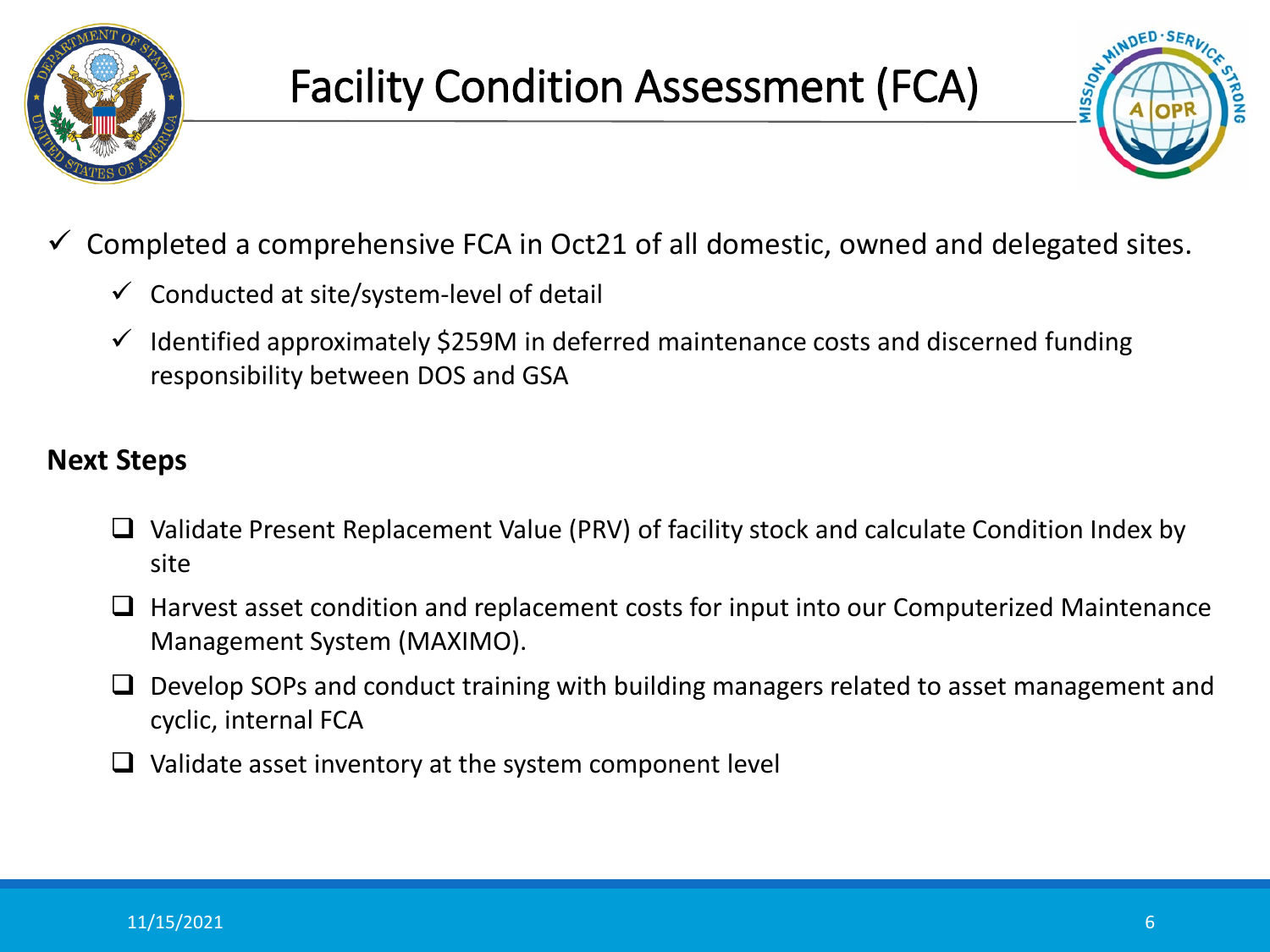

### **Asset Management Plan (AMP)**



- $\checkmark$  Completed a Template AMP for key data site in Denver, CO (Apr 21).
	- $\checkmark$  Calculated an \$4.9M annual requirement for optimal performance.
	- $\checkmark$  Since construction, identified that site was underfunded \$1.4M (29%)/year
	- $\checkmark$  Demonstrated the effects of mounting deferred maintenance (e.g., system failure/impact to mission) as well as the relationships between Levels of Service and Resourcing

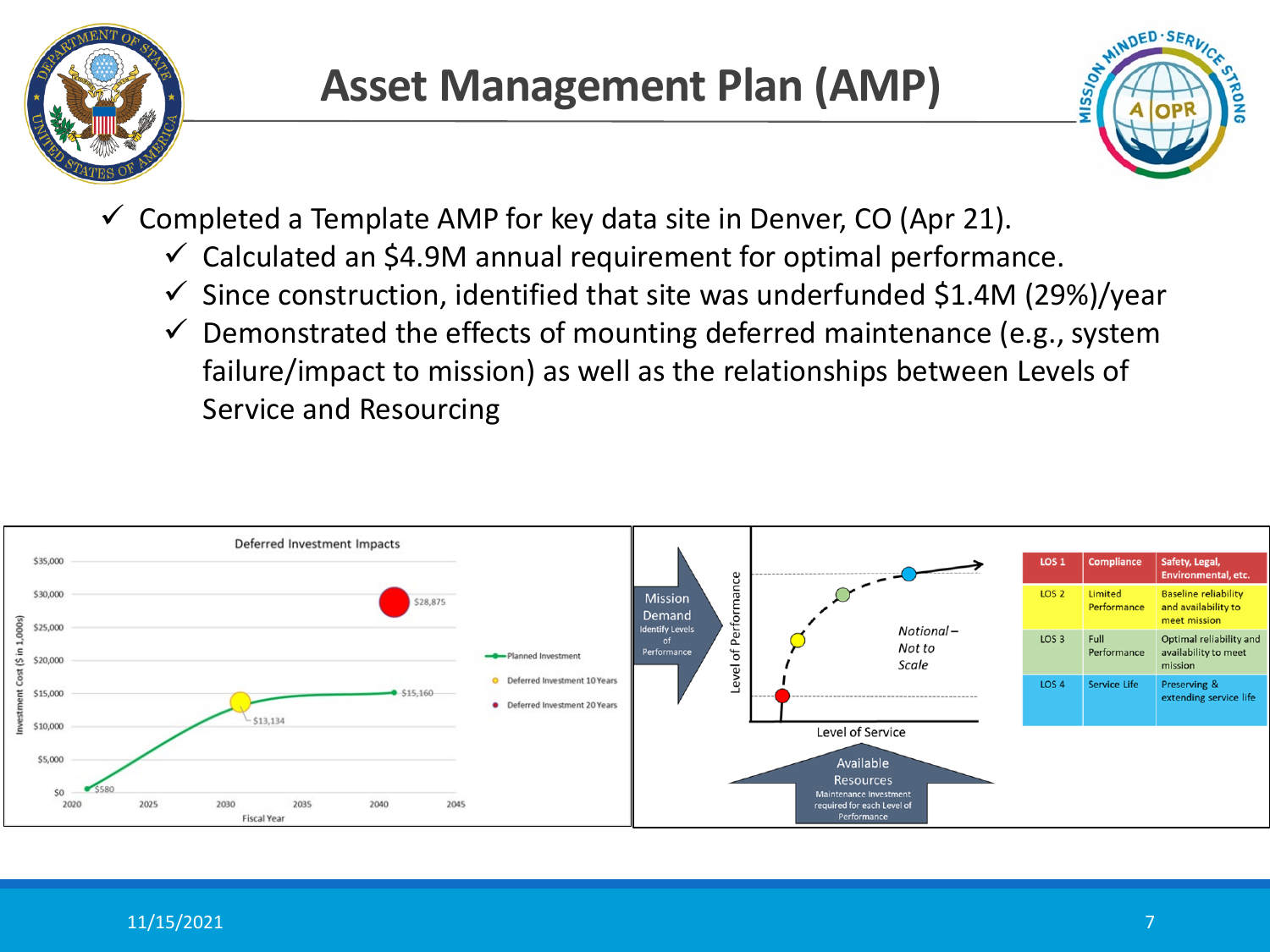

## Master Planning



- $\circ$  Engaging with tenants, facilities managers, stakeholders, and leadership to establish long-term strategy for campuses
- o Developing investment strategy to support site mission
- o Leveraging geospatial technology and Department best practices to create living master planning dashboards



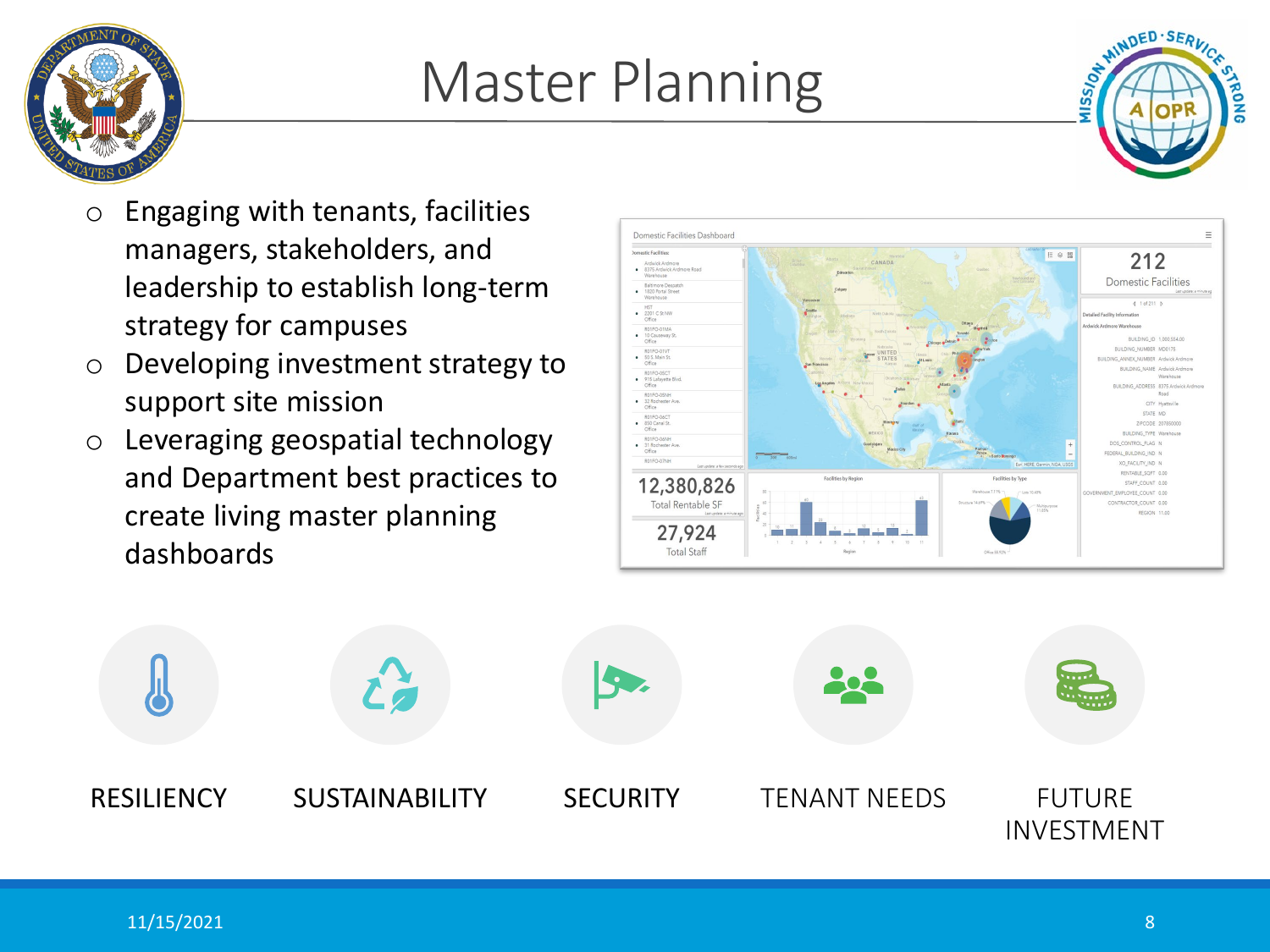

# Maximo Implementation



- $\checkmark$  13 Domestic Sites are currently utilizing Maximo
	- $\checkmark$  11 sites are using a legacy version
	- $\checkmark$  2 sites are implementing a pilot/enhanced version that collects information related to asset condition, omni-class classification amongst other additional data
	- $\checkmark$  2 sites are in progress of training/data input

 $\Box$  All owned/ delegated sites will be utilizing Maximo by Dec 2021  $\Box$  All sites will utilize the enhanced MAXIMO version by May 2022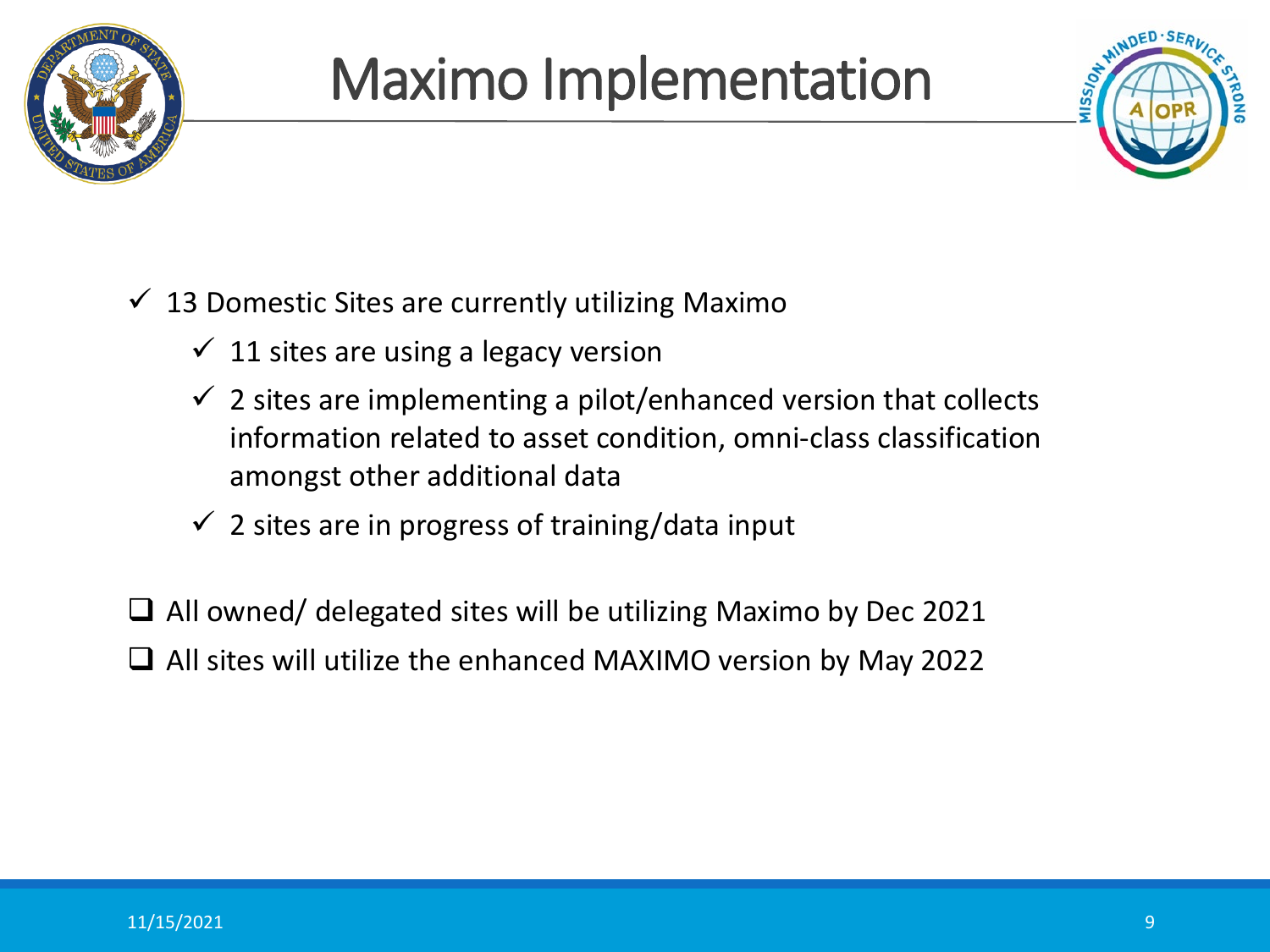# Archibus



The Department currently uses an antiquated legacy system and ad hoc tools and processes to manage 12.2M SQF domestically valued at over \$3.8billion. A Bureau is executing year 1 of a 5-year roadmap to transform the tools we use to manage the domestic portfolio.

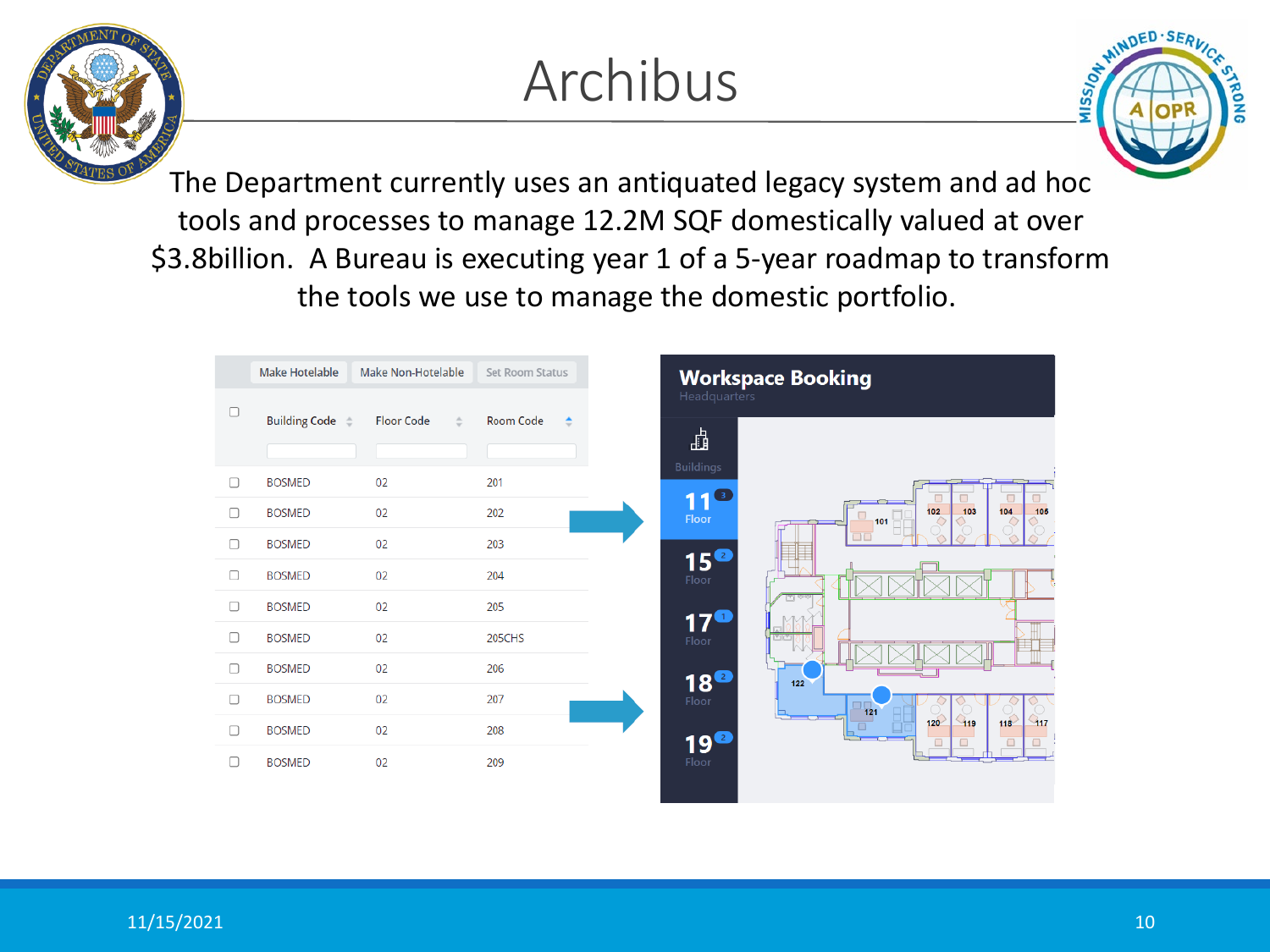# Archibus

MINDED.SE

The Department selected **Archibus** as its Integrated Workplace Management System (IWMS). Two modules have been deployed in only nine months to support space optimization and workplace flexibility, Space Planning & Management and Workplace Services.

#### **KICKOFF**

Archibus implementation project kickoff

**JAN 2020**



**TARGETS**

Exceeded CAD drawing targets by **42%**

#### **TRAINING**



**7** Training Sessions



**ENGAGEMENT**

**214 Pilot Users** across

participated in the Pilot

**6 Bureaus** and **8 Organizations**

On-demand training available

### **CHANGE AGENTS**

**15 Change Champions** liaise between Pilot Users and implementation team and ensure mission specific issues are addressed



#### **IMPACT**



Accelerated start of Hoteling to support Future of Work initiatives

#### **AVAILABILITY**



**40%** of domestic real estate portfolio is already available in Archibus

**FEEDBACK 1 survey** and **2 polls** to inform objectives next QTR



**2 out of 6**  Archibus modules deployed

 $\langle \langle \overline{f} \rangle \rangle$ 

**MODULES**

**PHASE 1** of floorplans for Hoteling Pilot Phase 1 complete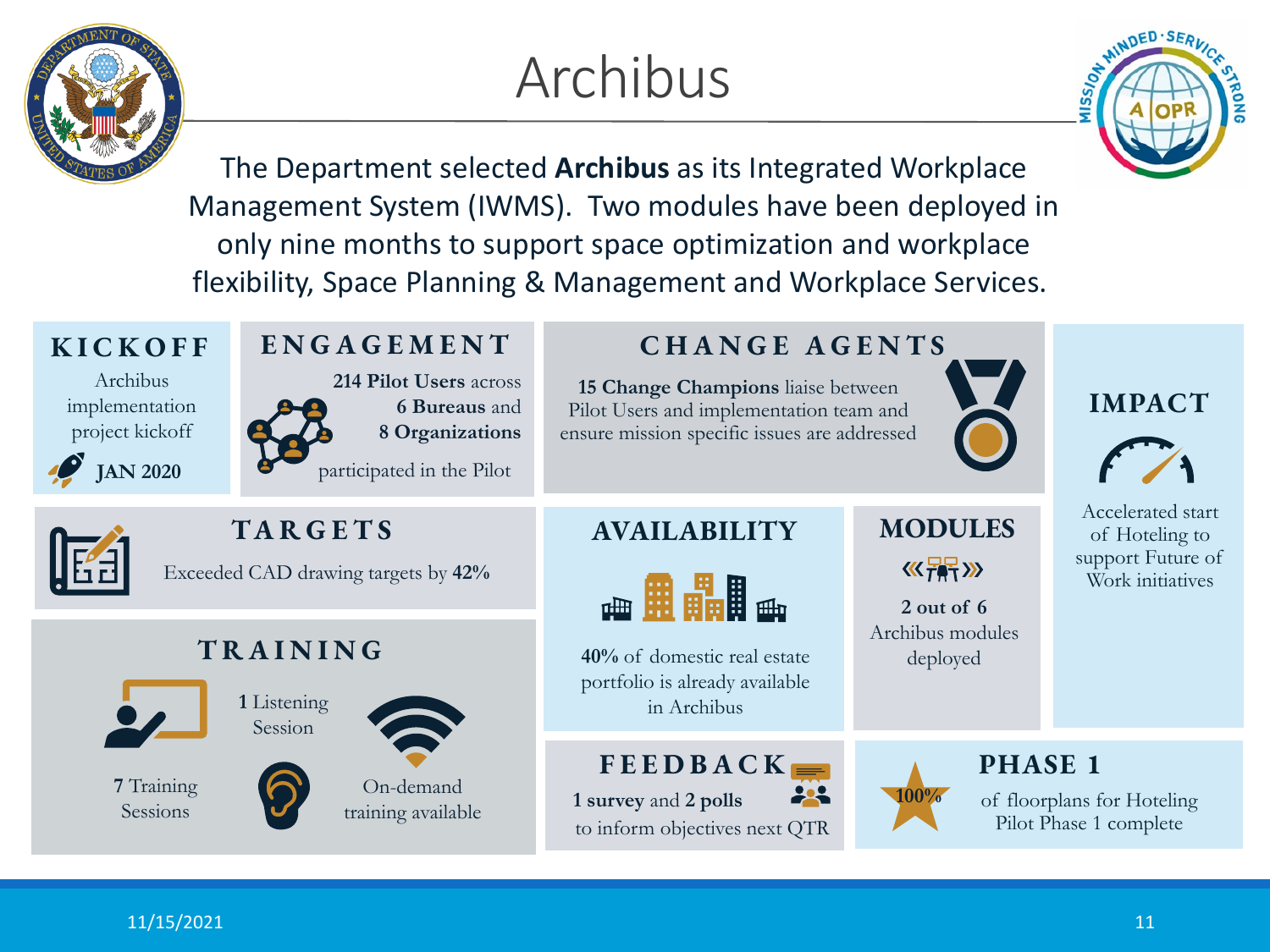

### Strategic Real Property Optimization Plan



Established draft framework being briefed to Department leadership for approval. If implemented it would:

- Reduce underutilized space in the National Capital Region
- Provide working conditions that support a hybrid workforce
- Create swing space for a major modernization utilizing existing assets
- Reduce the Department's rent by \$40 million per year

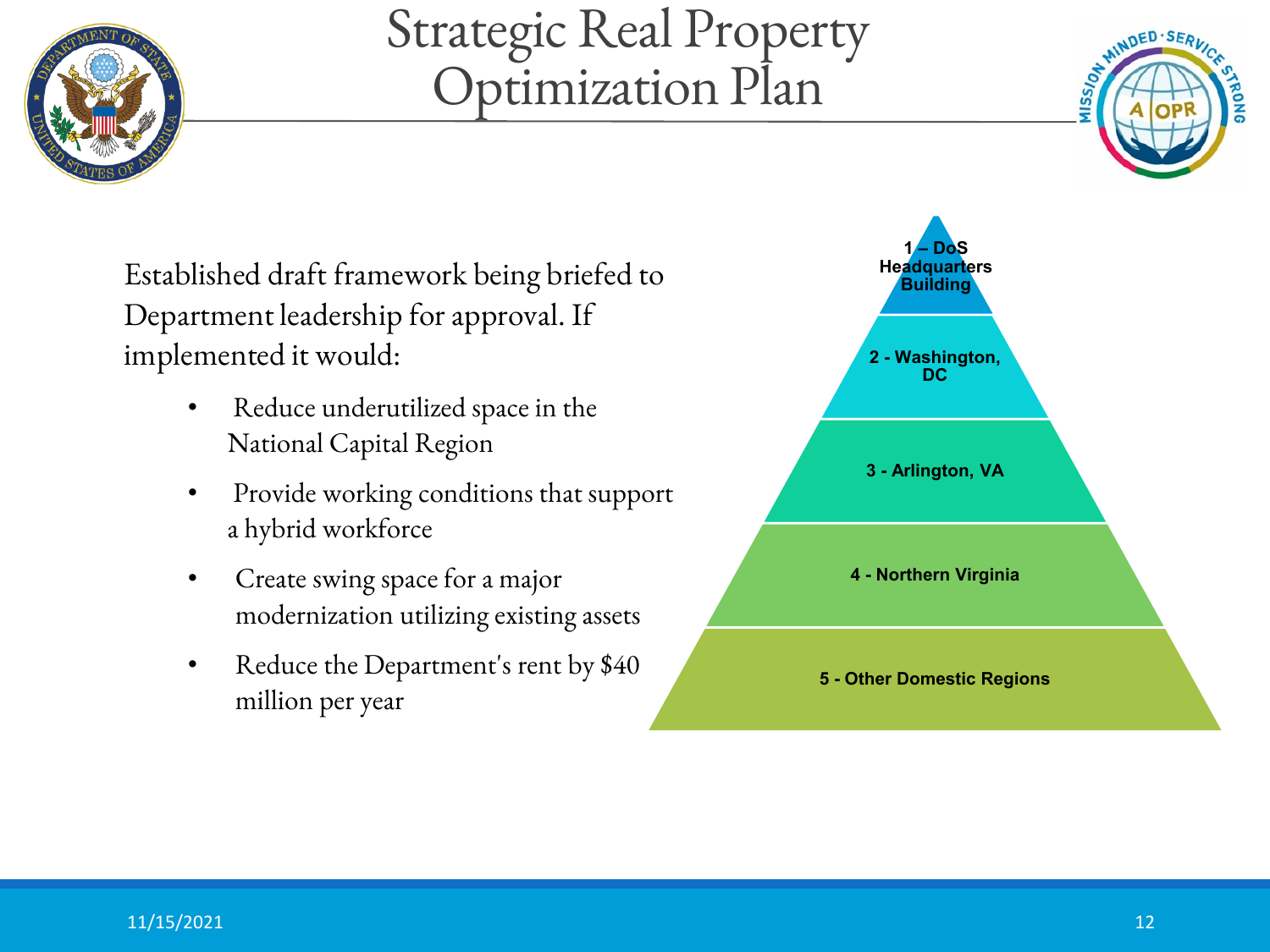



*"We will take care of our people and facilities through a holistic, comprehensive real property asset management program. This program will provide consistent structure and repeatable business processes capable of meeting those needs. The program shall link decisions at all levels of the organization to outcomes, and optimize the national value delivered by our domestic real property assets."*

-- DOS Bureau of Administration RPAM Policy

- $\checkmark$  Conducted a RPAM program assessment and developed a strategic plan along three lines of effort; Program Framework – People -- Facilities
- $\checkmark$  Conducted a comprehensive facility condition assessment of domestic, owned/delegated sites
- $\checkmark$  Implemented a 'Proof-of-Concept' with a pilot/enhanced version of Maximo (State's Computerized Maintenance Management System) to collect additional data with a new user interface
- $\checkmark$  Completed an Asset Management Plan for the large data hub in Denver as a 'template' for future enterprise-wide effort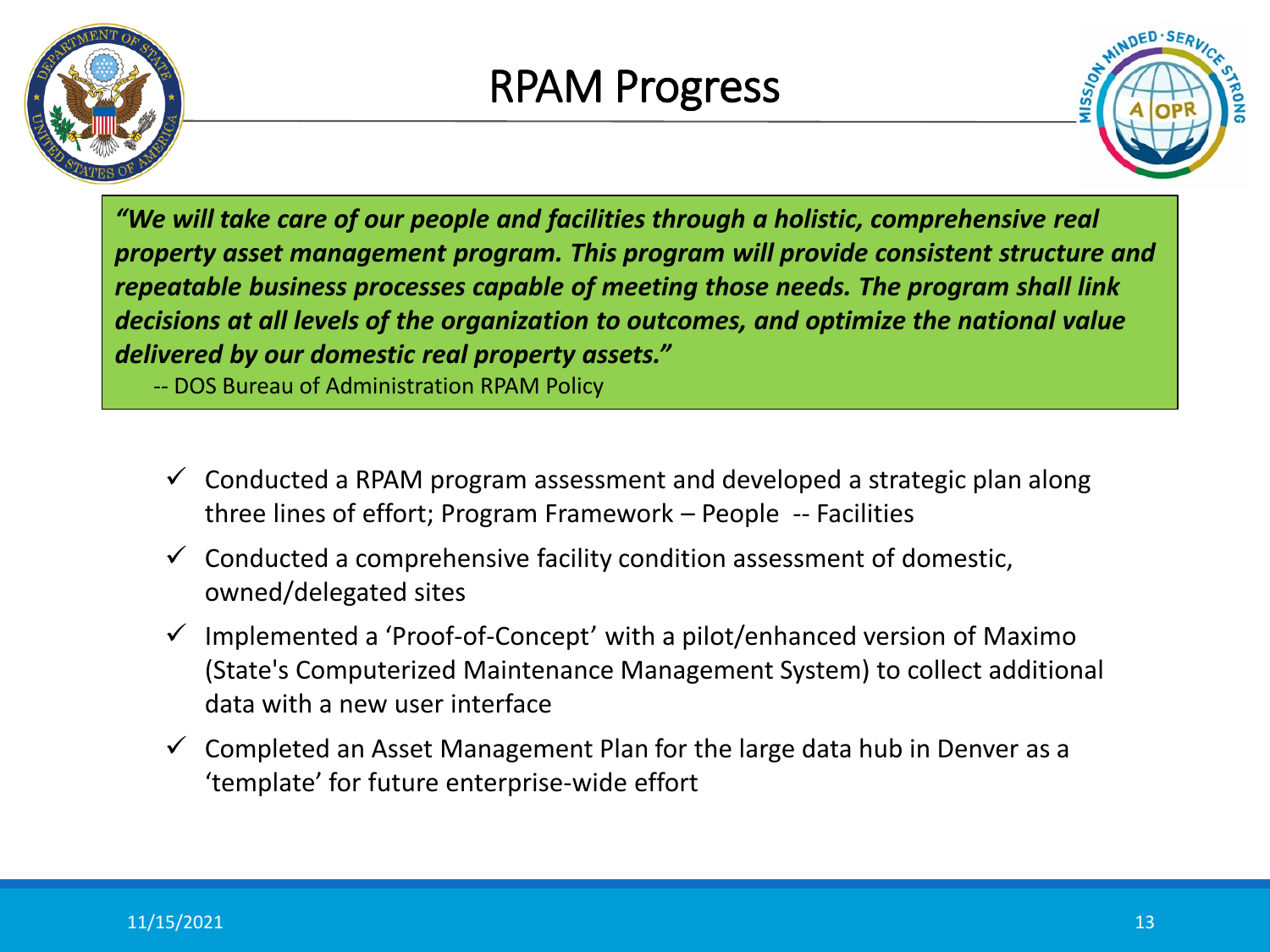

# **Continuing Challenges**





**FUNDING MECHANISM:** Working Capital Fund needed



**POLICY:** Entrenched culture requiring incremental changes



**PEOPLE:** Continue hiring and developing qualified asset management professionals



**IT:** Work with all stakeholders to be collaborative, transparent



**AUTHORITIES:** Seek best level of use of our authorities for ownership and construction, partnership with GSA